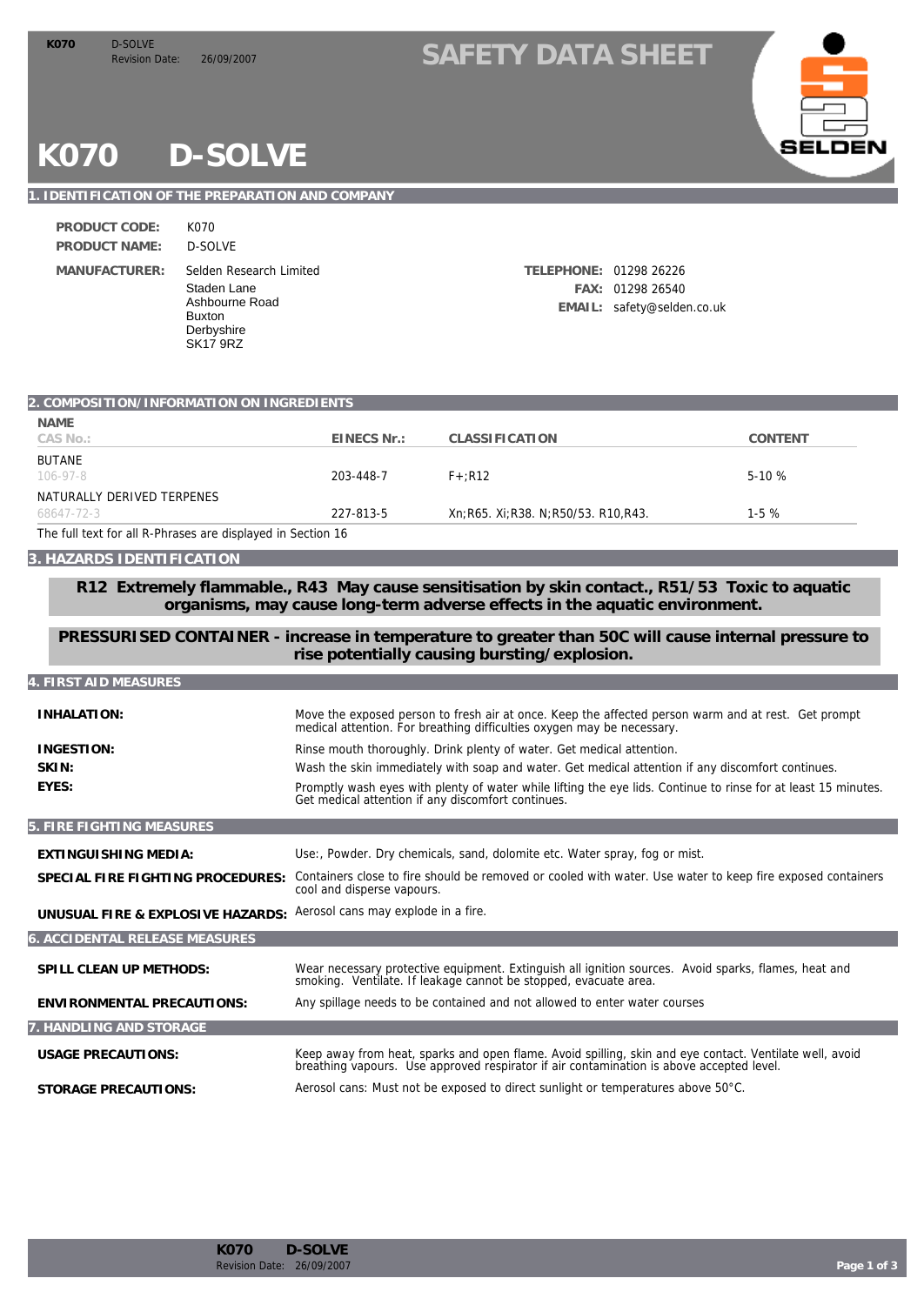## Revision Date: 26/09/2007 **SAFETY DATA SHEET K070**



# **K070 D-SOLVE**

| 8. EXPOSURE CONTROLS AND PERSONAL PROTECTION. |          |            |               |               |
|-----------------------------------------------|----------|------------|---------------|---------------|
| INGREDIENT NAME:                              | CAS No.: | <b>STD</b> | LT EXP 8 Hrs  | ST EXP 15 Min |
| BUTANE                                        |          | WEL        | mg/m3<br>1450 | 1810 mg/m3    |

**PROTECTIVE EQUIPMENT:**



#### **9. PHYSICAL AND CHEMICAL PROPERTIES**

| APPEARANCE:                                                                      | Aerosol                                                                                                                                                                                                     |
|----------------------------------------------------------------------------------|-------------------------------------------------------------------------------------------------------------------------------------------------------------------------------------------------------------|
| COLOUR:                                                                          | colourless                                                                                                                                                                                                  |
| ODOUR:                                                                           | Characteristic, Solvent.                                                                                                                                                                                    |
| PHYSICAL DATA COMMENTS:                                                          | Information given relates to total aerosol<br>container contents.                                                                                                                                           |
| DENSITY/SPECIFIC GRAVITY(g/ml)<br>pH-VALUE, CONC. SOLUTION:<br>FLASH POINT (°C): | 0.87<br>Not applicable<br>$-74$<br>$N/A$ .                                                                                                                                                                  |
| AUTO IGNITION TEMPERATURE (°C):                                                  | $+405$                                                                                                                                                                                                      |
| FLAMMABILITY LIMIT - LOWER(%):                                                   | 1.8                                                                                                                                                                                                         |
|                                                                                  |                                                                                                                                                                                                             |
| FLAMMABILITY LIMIT - UPPER(%):                                                   | 10.0                                                                                                                                                                                                        |
| 10. STABILITY AND REACTIVITY                                                     |                                                                                                                                                                                                             |
|                                                                                  |                                                                                                                                                                                                             |
| STABILITY:                                                                       | Stable under normal temperature conditions.                                                                                                                                                                 |
| CONDITIONS TO AVOID:                                                             | Avoid heat, flames and other sources of ignition. Increase in temperature to greater than 50 degrees will<br>cause rise in internal pressure with likelihood of bursting/explosion.                         |
|                                                                                  | HAZARDOUS COMPOSITION PRODUCTS: Fire creates:, Toxic gases/vapours/fumes of:, Carbon monoxide (CO). Carbon dioxide (CO2).                                                                                   |
| 11. TOXICOLOGY INFORMATION                                                       |                                                                                                                                                                                                             |
| <b>INHALATION:</b>                                                               | High concentrations of vapours may irritate respiratory system and lead to headache, fatigue, nausea<br>and vomiting. Gas or vapour displaces oxygen available for breathing (asphyxiant). Unconsciousness. |
| <b>SKIN CONTACT:</b>                                                             | No specific health warnings noted.                                                                                                                                                                          |
| <b>EYE CONTACT:</b>                                                              | Irritation of eyes and mucous membranes.                                                                                                                                                                    |
| 12. ECOLOGICAL INFORMATION                                                       |                                                                                                                                                                                                             |
| ECOTOXICITY:                                                                     | Not regarded as dangerous for the environment.                                                                                                                                                              |
| 13. DISPOSAL CONSIDERATIONS                                                      |                                                                                                                                                                                                             |
| <b>DISPOSABLE METHODS:</b>                                                       | Empty containers must not be burned because of explosion hazard., Dispose of waste and residues in<br>accordance with local authority requirements.                                                         |
| 14. TRANSPORT INFORMATION                                                        |                                                                                                                                                                                                             |

| UN No ROAD:              | 1950                |
|--------------------------|---------------------|
| UK ROAD TRANSPORT CLASS: | $\mathcal{P}$       |
| ADR CLASS NO.:           | 2                   |
| PROPER SHIPPING NAME I:  | AEROSOLS, FLAMMABLE |
| UN No SEA:               | 1950                |
| <b>IMDG CLASS:</b>       | 2.1                 |
| UN NO. AIR:              | 1950                |
| <b>ICAO CLASS:</b>       | 2.1                 |
|                          |                     |